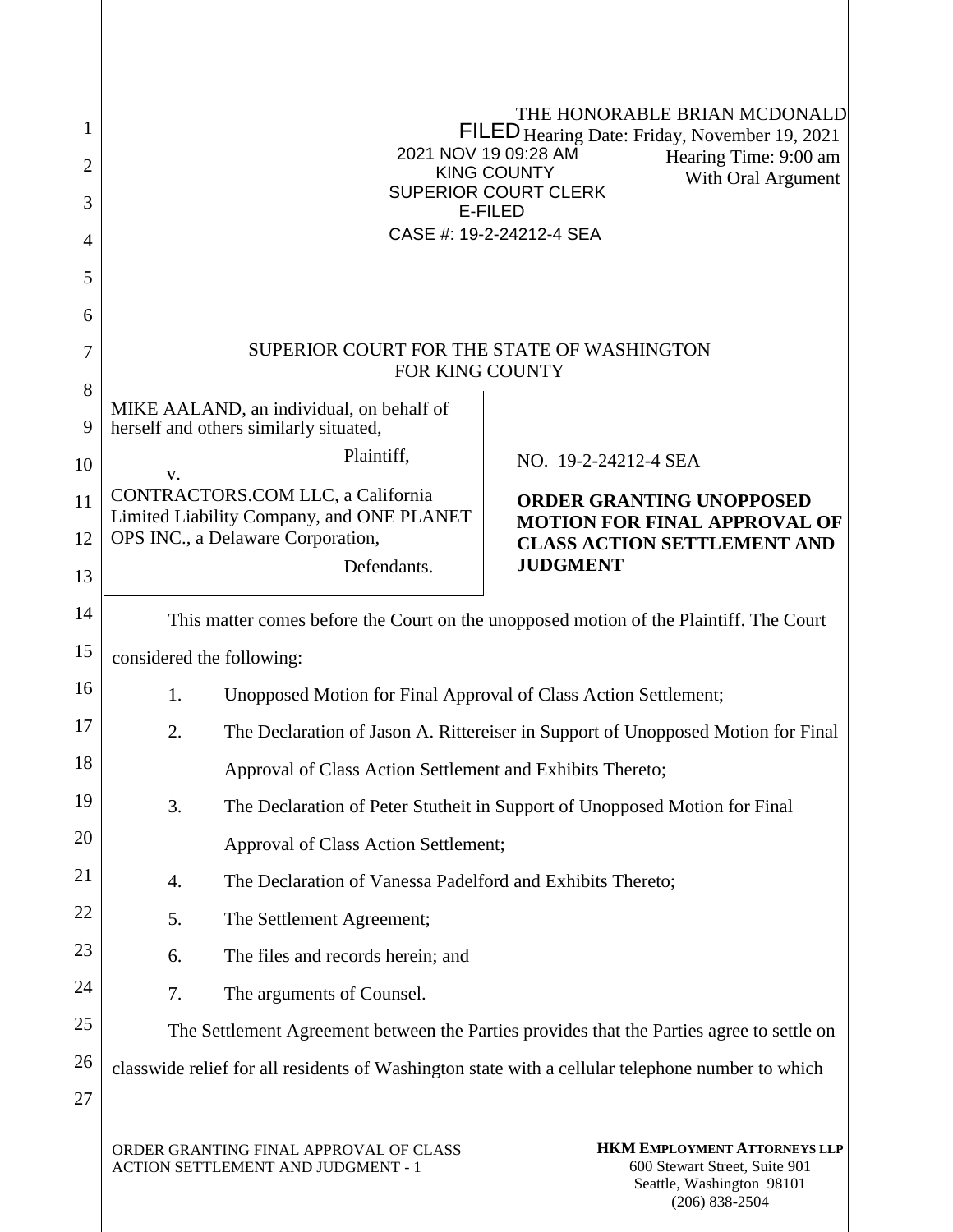1  $\mathfrak{D}$ 3 4 5 6 at least one electronic commercial text message was transmitted by Contractors.com, or someone acting on behalf of Defendant. The Settlement Class (hereinafter "Class") is defined to include all persons who could claim to have suffered any injury or could assert any claims as a result of the sending or receipt of Text Messages to the mobile telephone numbers listed in Exhibit 5 of the Parties' Settlement Agreement. The Court, having considered the papers and arguments submitted in support of the Motion, HEREBY ORDERS THE FOLLOWING:

7 8 1. This Court has jurisdiction over the subject matter of this Action and over all parties to the Settlement Agreement, including all members of the Class.

9

2. The Court certifies the Class for settlement purposes only.

10 11 12 13 3. The Court grants final approval of the settlement of this action, based upon the terms set forth in the Settlement Agreement on file herein, including payment to the Class, payment for the Class Representative's service award, payment for attorneys' fees and litigation costs, and payment of settlement administration costs.

14 15 16 17 18 19 20 21 4. The notice delivered pursuant to the Court's preliminary order of approval, dated July 19, 2021 ("Order Granting Preliminary Approval," Dkt. 28), constituted the best notice practicable under the circumstances to all members of the Class and met the requirements of CR 23. A full opportunity has been offered to the Class members to object to the proposed Settlement Agreement and to participate in the hearing thereon. A full opportunity has been offered to the Class to exclude themselves from the Settlement Agreement. The Court finds that there were no objections and no requests for exclusion from the settlement. Thus, it is hereby determined that all Class members are bound by this Order and Final Judgment.

22 23 24 5. As contained in the parties' Settlement Agreement, all members of the Class: (1) are bound by this Final Judgment; and (2) are forever barred from instituting, maintaining, or prosecuting any claim released by the Settlement Agreement.

25 26 27 6. The settlement set forth in the Settlement Agreement is hereby finally approved as fair, reasonable, and adequate to all parties and members of the Class, and the parties are directed to consummate its terms.

ORDER GRANTING FINAL APPROVAL OF CLASS ACTION SETTLEMENT AND JUDGMENT - 2

**HKM EMPLOYMENT ATTORNEYS LLP** 600 Stewart Street, Suite 901 Seattle, Washington 98101 (206) 838-2504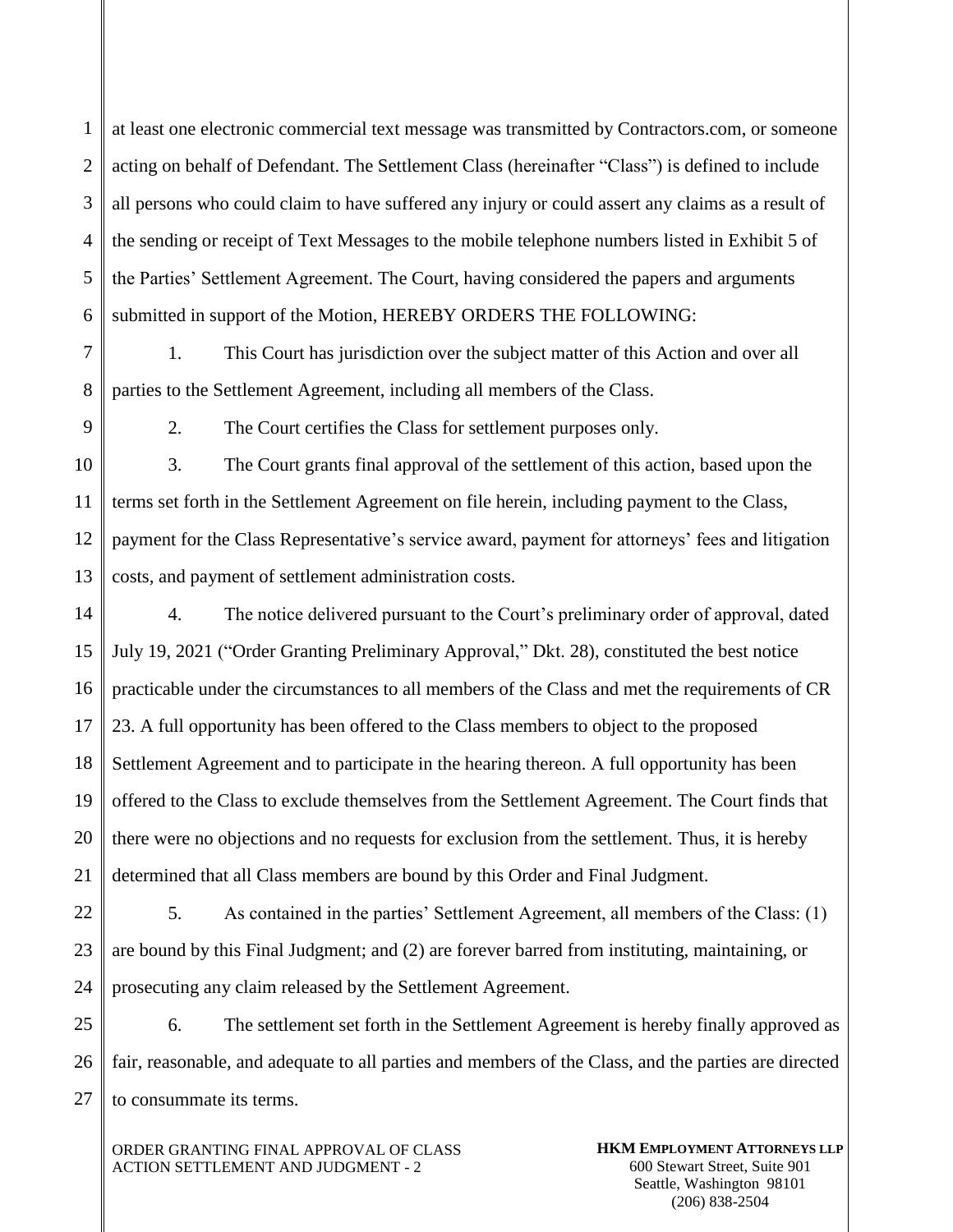1  $\mathfrak{D}$ 3 4 5 6 7 8 9 10 11 12 13 14 15 16 17 18 19 20 21 22 23 24 25 26 27 7. The Court hereby approves a Total Settlement Value of \$1,529,000. This includes a Gross Settlement Payment of \$774,500 and Lead Benefits valued at \$754,500. 8. The Court hereby approves award of reasonable Class Counsel fees of \$458,700 and litigation costs of \$5,790.43. 9. The Court hereby approves a class representative service award of \$5,000.00 for Michael Aaland as Class Representative. 10. The Court further hereby approves the Settlement Administrator's actual total costs for payment of all Settlement Administrator fees and expenses, not to exceed \$70,865. 11. The payments approved in Paragraph Nos. 8-10 of this Order and Judgment and Paragraph No. 3.2 of the Settlement Agreement are to be paid out of the Gross Settlement Payment as set forth in Paragraph No. 11 of the Settlement Agreement. 12. The parties are hereby directed to proceed with the settlement payments to members of the Class as set forth in Paragraph No. 11 of the Settlement Agreement. 13. As set forth in Paragraph No. 3.3 of the Settlement Agreement, Defendant and the Settlement Administrator are hereby directed to ensure that Lead Benefits are available and redeemable to all Class Members for one year following the date the Settlement becomes final. 14. The Court approves Downtown Seattle Association as the Cy Pres recipient of any funds remaining in the Net Settlement Fund after individual settlement payments have been distributed, pursuant to Paragraph Nos. 11.2 and 11.3 of the Settlement Agreement. 15. This Action is dismissed on the merits with prejudice. 16. Without affecting the finality of this Final Judgment for purposes of appeal, the Court reserves jurisdiction over the parties as to all matters relating to the administration, consummation, enforcement, and interpretation of the Settlement Agreement and the Final Judgment, and for any other necessary purposes. 17. The parties are hereby authorized, without further approval from the Court, to mutually agree to and adopt such amendments, modifications, and expansions of the Settlement Agreement as (i) are consistent in all material respects with this Final Judgment, (ii) are effected

ORDER GRANTING FINAL APPROVAL OF CLASS ACTION SETTLEMENT AND JUDGMENT - 3

**HKM EMPLOYMENT ATTORNEYS LLP** 600 Stewart Street, Suite 901 Seattle, Washington 98101 (206) 838-2504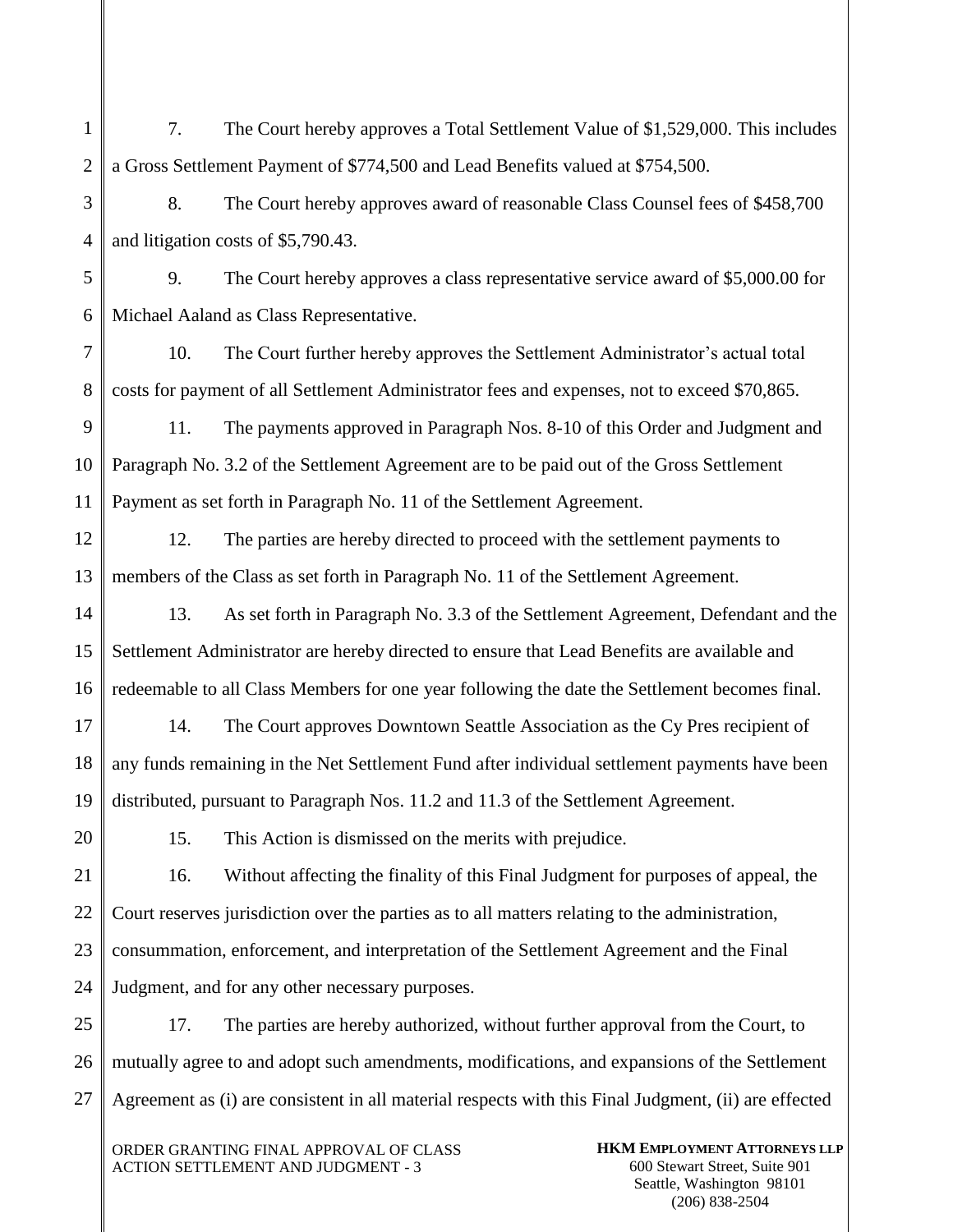| $\mathbf{1}$ | consistent with the terms of the Settlement Agreement, and (iii) do not limit the rights of |                                                                                       |
|--------------|---------------------------------------------------------------------------------------------|---------------------------------------------------------------------------------------|
| 2            | members of the Class.                                                                       |                                                                                       |
| 3            |                                                                                             |                                                                                       |
| 4            | DATED this $\_\_\_\_$ day of $\_\_\_\_\_\_\_$ , 2021.                                       |                                                                                       |
| 5            |                                                                                             |                                                                                       |
| 6            |                                                                                             |                                                                                       |
| 7<br>8       |                                                                                             | THE HONORABLE BRIAN MCDONALD<br>KING COUNTY SUPERIOR COURT JUDGE                      |
|              | Presented by:                                                                               |                                                                                       |
| 9            | Donald W. Heyrich, WSBA No. 23091                                                           |                                                                                       |
| 10           | Jason A. Rittereiser, WSBA No. 43628<br>Rachel M. Emens, WSBA No. 49047                     |                                                                                       |
| 11           | Henry Brudney, WSBA No. 52602<br><b>HKM EMPLOYMENT ATTORNEYS LLP</b>                        |                                                                                       |
| 12           | 600 Stewart Street, Suite 901                                                               |                                                                                       |
| 13           | Seattle, WA 98101<br>Tel:<br>$(206) 838 - 2504$                                             |                                                                                       |
| 14           | $(206)$ 260-3055<br>Fax:<br>Email: dheyrich@hkm.com                                         |                                                                                       |
| 15           | jrittereiser@hkm.com<br>remens@hkm.com                                                      |                                                                                       |
| 16           | hbrudney@hkm.com                                                                            |                                                                                       |
| 17           | Peter D. Stutheit, WSBA No. 32090                                                           |                                                                                       |
| 18           | <b>STUTHEIT KALIN LLC</b><br>1 SW Columbia Street, Suite 1850                               |                                                                                       |
| 19           | Portland, Oregon 97204<br>$(503)$ 493-7488<br>Tel:                                          |                                                                                       |
| 20           | Email: peter@stutheitkalin.com                                                              |                                                                                       |
| 21           | Attorneys for Plaintiff Mike Aaland                                                         |                                                                                       |
| 22           |                                                                                             |                                                                                       |
| 23           |                                                                                             |                                                                                       |
| 24           |                                                                                             |                                                                                       |
| 25           |                                                                                             |                                                                                       |
| 26           |                                                                                             |                                                                                       |
| 27           |                                                                                             |                                                                                       |
|              | ORDER GRANTING FINAL APPROVAL OF CLASS<br>ACTION SETTLEMENT AND JUDGMENT - 4                | <b>HKM EMPLOYMENT ATTORNEYS LLP</b><br>600 Stewart Street, Suite 901<br>المحافظ متكمل |

Seattle, Washington 98101 (206) 838-2504